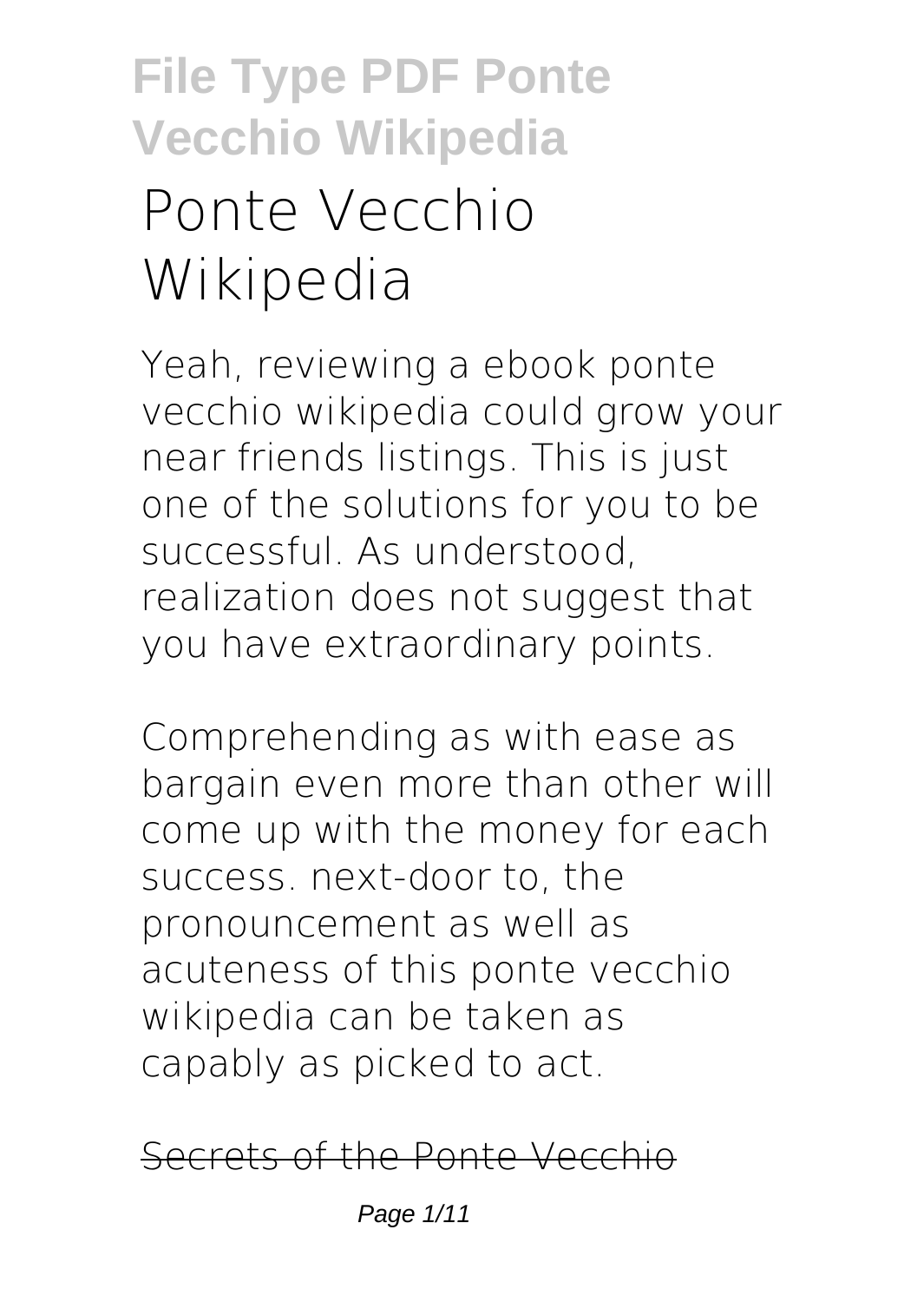Ponte Vecchio Florance <u>חחחחח</u> *PONTE VECCHIO (\"Old Bridge\")-Florence, Italy* Florencie 2018/4 Ponte Vecchio, Piazzale Michelangelo *Italy/Florence Ponte Vecchio Part 45/84* LA PROTESTA DI PONTE VECCHIO Ponte Vecchio, Florence, Italy *Firenze Ponte Vecchio, ITALY Florence, Italy : The River Arno and the Ponte Vecchio How to pronounce Ponte Vecchio? (CORRECTLY) Meaning \u0026 Pronunciation* **Ponte Vecchio Florence Italy** *Ponte Vecchio (Florence, Italy)* Florence, Italy in 4K Ultra HD Einstein's twin paradox explained - Amber Stuver **The five major world religions - John Bellaimey** One of the most epic engineering feats in history - Alex Gendler *Florence Italy / Duomo / Ponte* Page 2/11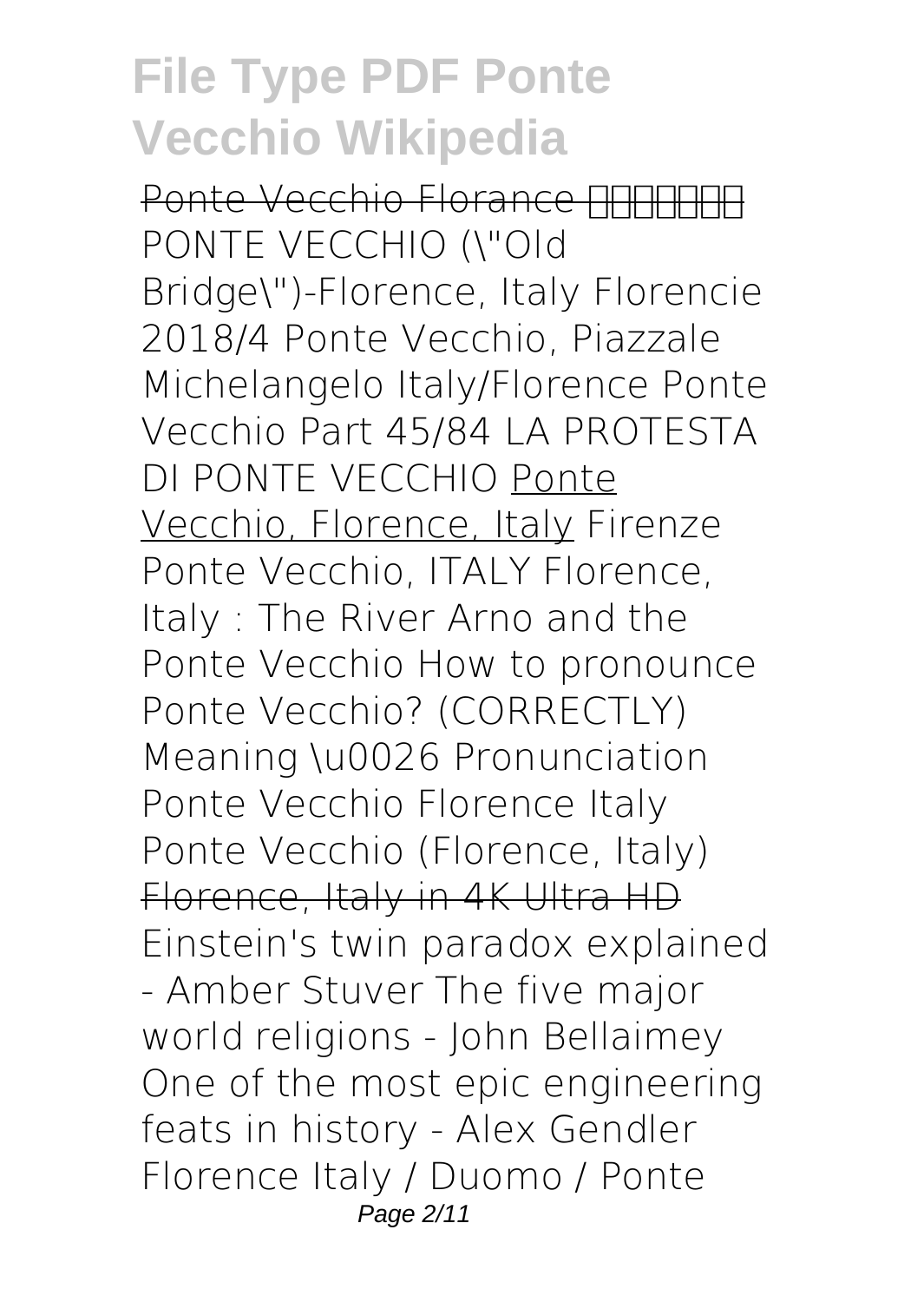*Vecchio / Leaning Tower of Pisa / The Dawson's do Europe VLOG 3* **Is there any truth to the King Arthur legends? - Alan Lupack** SHOPPING IN FLORENCE, ITALY The Romans flooded the Colosseum for sea battles - Janelle Peters **BERGIER** Winter Walk - Mitte District - [4K 60fps] *October Book Haul ~ Part Two | Charity Shop \u0026 Secondhand Books Edition* Florence, Italy - Visit to Ponte Vecchio (Old Bridge) Location How to Pronounce Intel's Xᵉ (Xe) and Ponte Vecchio Florence Night Walk - Ponte Vecchio -∏4K 60fps∏ <del>Ponte</del> Vecchio Varallo ,(VC) PONTE VECCHIO - ITALY, FLORENCE *URBAN FISHING UNDER \"PONTE VECCHIO\"! Fishing for Wels and Channel Catfish in the Center of* Page 3/11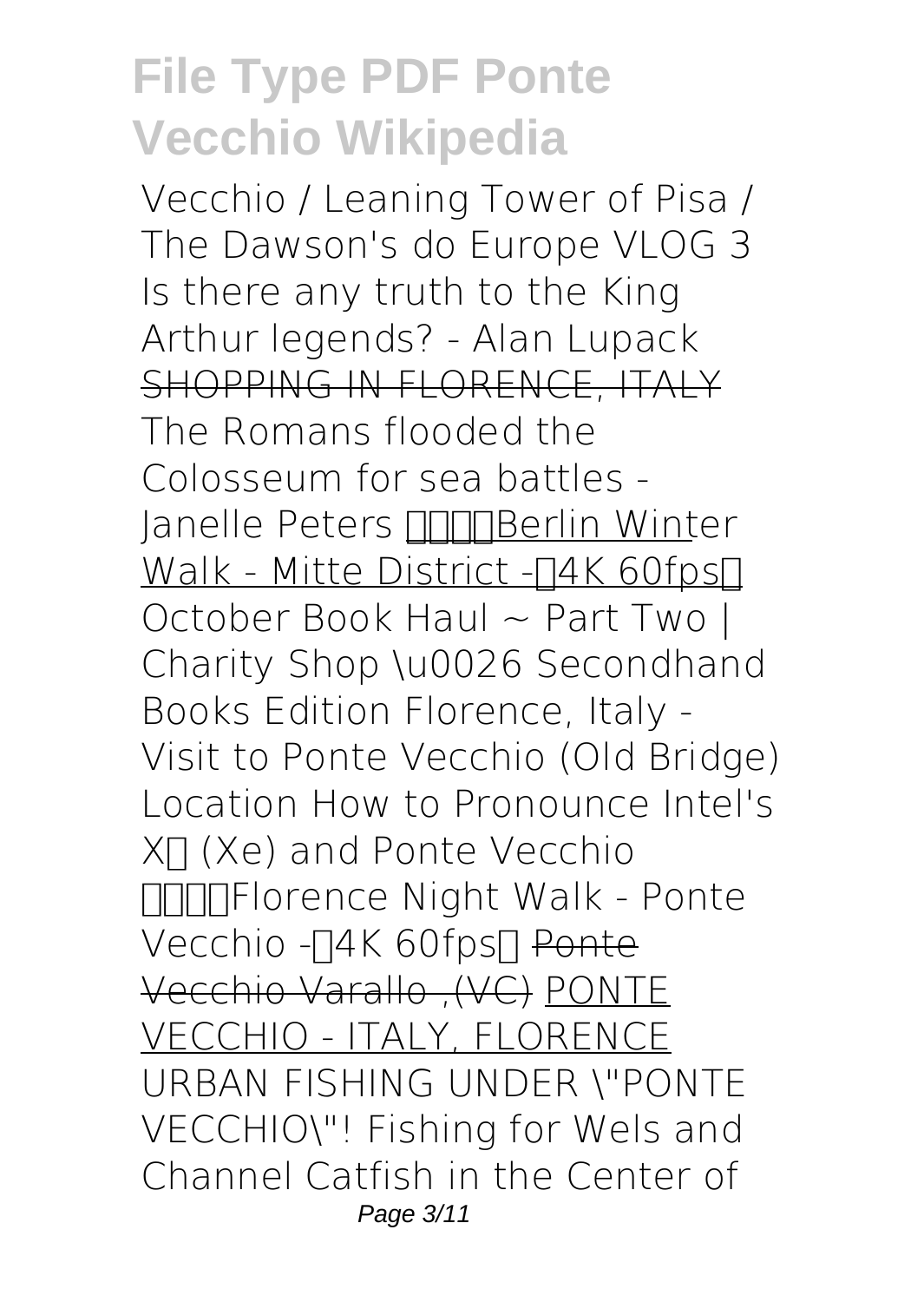*FLORENCE Ponte Vecchio the old Bridge The Renaissance Court Of Medici Florence | How To Get Ahead | Absolute History* Ponte Vecchio Wikipedia

The Ponte Vecchio ("Old Bridge", Italian pronunciation: [noonte Πνεkkio]) is a medieval stone closed-spandrel segmental arch bridge over the Arno River, in Florence, Italy.It is noted for the shops built along it, as was once common. Butchers, tanners, and farmers initially occupied the shops; the present tenants are jewelers, art dealers, and souvenir sellers.

Ponte Vecchio - Wikipedia Ponte Vecchio è uno dei ponti più vecchi di Firenze, forse anche il più vecchio. All'origine era Page 4/11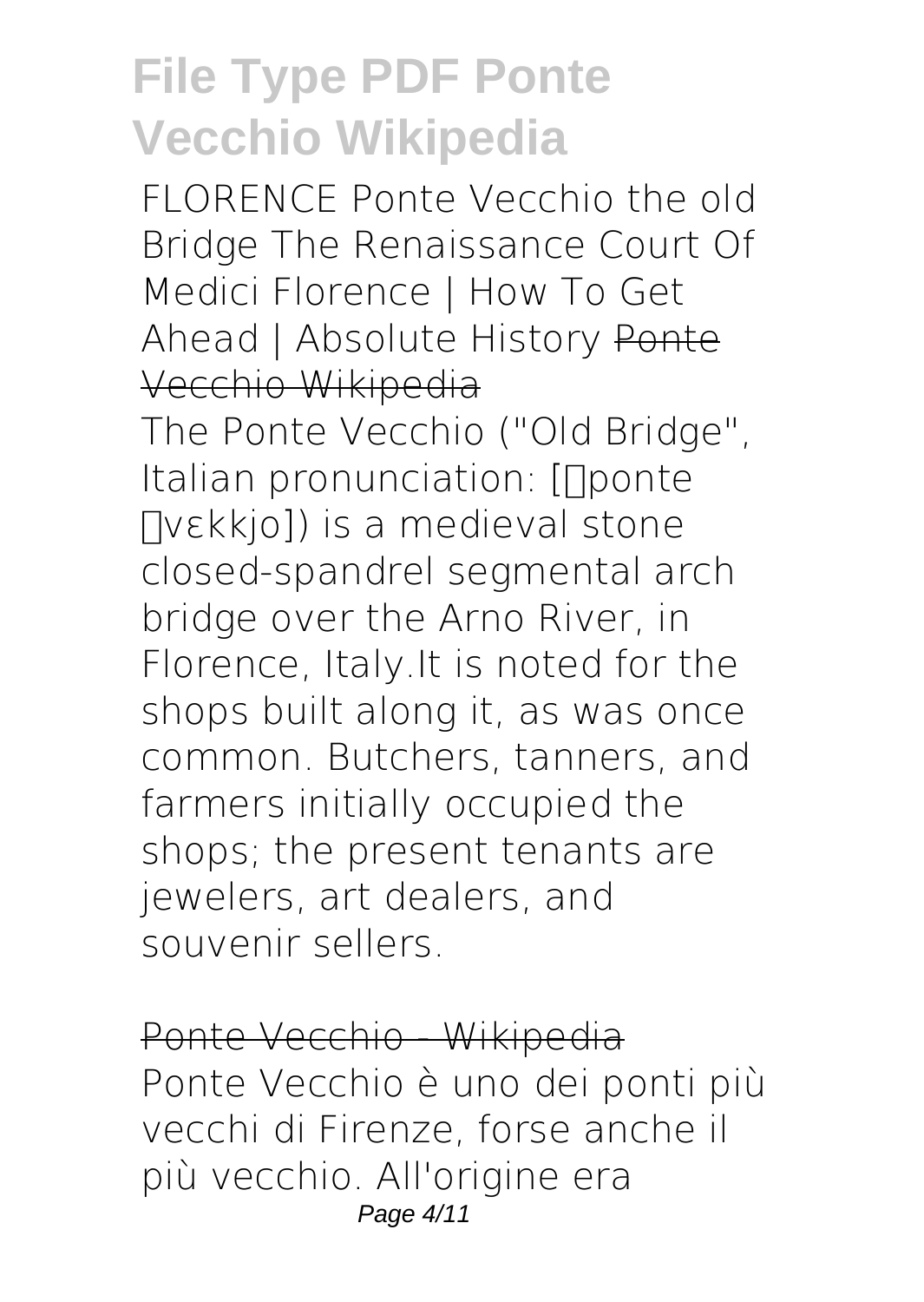circondato da quattro torri e comprendeva tre campate a tutto sesto. È stato poi ricostruito da Taddeo Gaddi in seguito ad un'alluvione che ha causato la sua distruzione. Dopo la ricostruzione il ponte divenne a sesto ribassato.

Ponte Vecchio - Wikipedia Die Ponte Vecchio (Aussprache: [ΠροnteΠνεkkio], italienisch für Alte Brücke) ist die älteste Brücke über den Arno in der italienischen Stadt Florenz. Das Bauwerk gilt als eine der ältesten Segmentbogenbrücken der Welt.

Ponte Vecchio – Wikipedia De Ponte Vecchio (Italiaans: oude brug), is een beroemde middeleeuwse brug over de rivier Page 5/11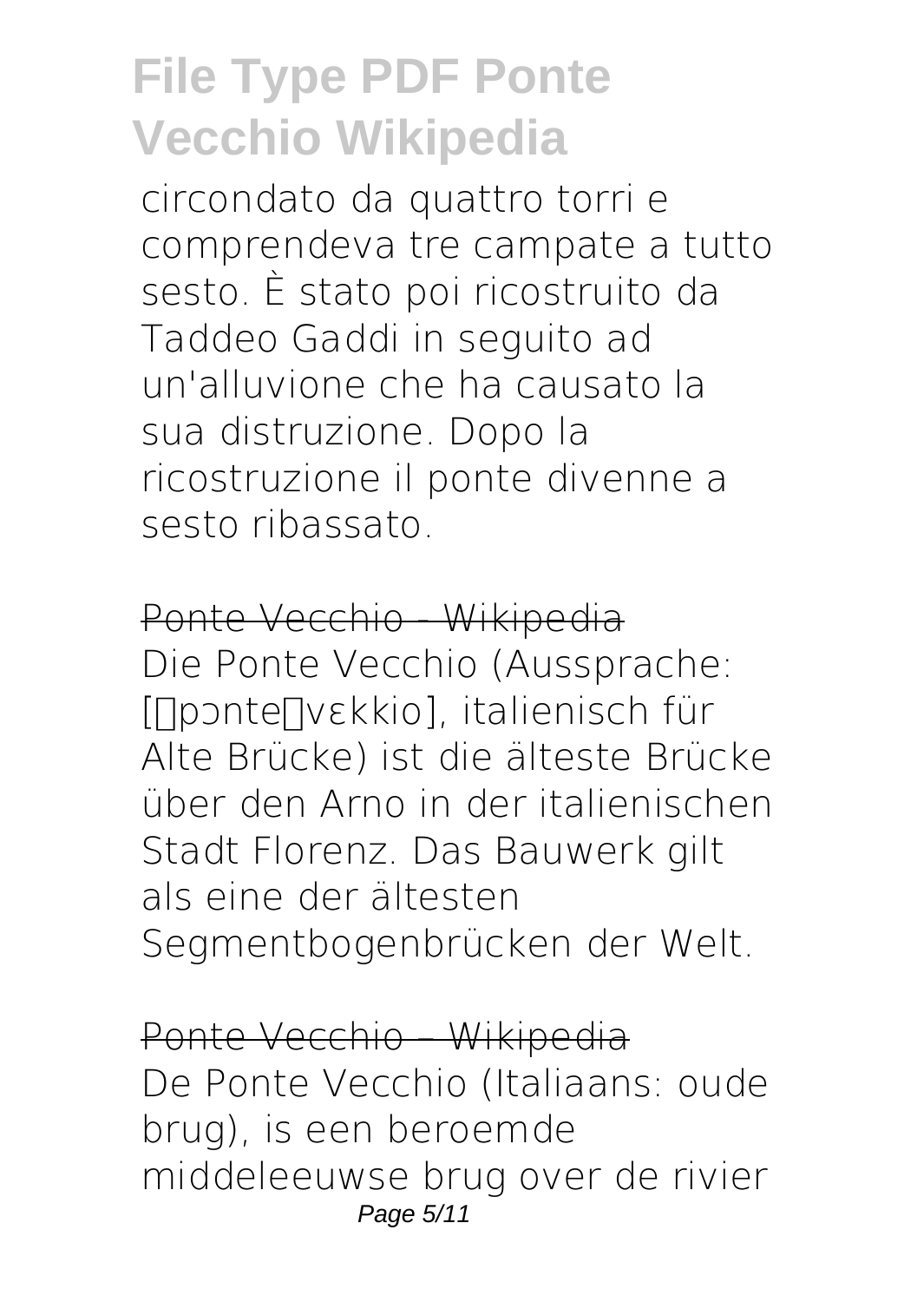de Arno in Florence, Italië. Op en aan de brug zijn winkeltjes gevestigd. Het zijn vooral juweliers. Op een extra niveau boven de brug bevindt zich de Corridoio Vasariano.

Ponte Vecchio - Wikipedia A Ponte Vecchio (a. m. Öreg híd) az olaszországi Firenze belvárosában, az Arno folyón átvezető, aranyművesek boltjaival beépített híd. Neve a világ legismertebb hídjaié között szerepel.

Ponte Vecchio – Wikipédia A Ponte Vecchio (Ponte Velha) é uma Ponte em arco medieval sobre o Rio Arno, em Florença, na Itália, famosa por ter uma quantidade de lojas Page 6/11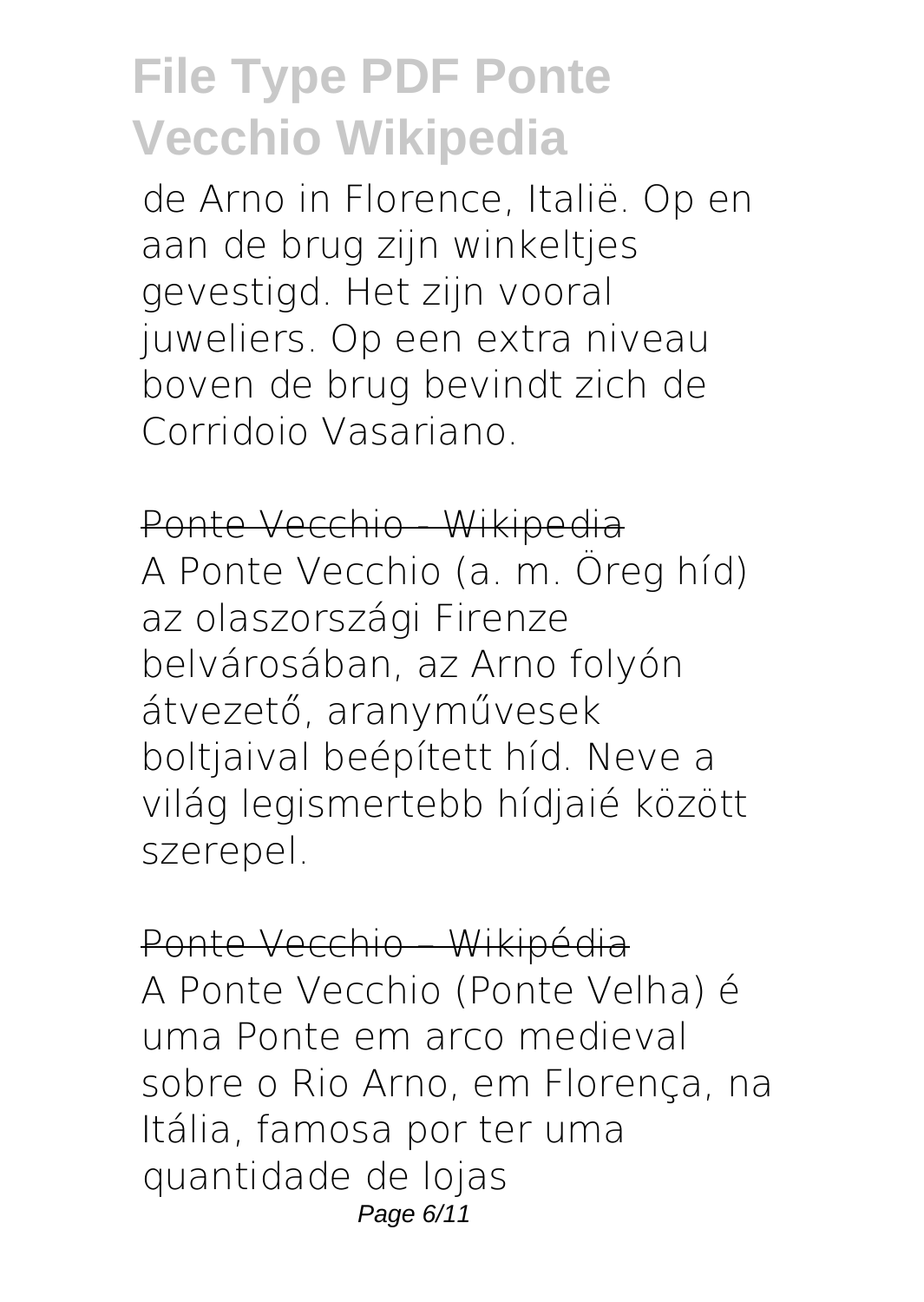(principalmente ourivesarias e joalharias) ao longo de todo o tabuleiro. Acredita-se que tenha sido construída ainda na Roma Antiga e era feita originalmente de madeira.

### Ponte Vecchio – Wikipédia, a enciclopédia livre

Ponte Vecchio (italienska för Gamla bron) är en bro från medeltiden som går över floden Arno i Florens. Den är känd för sina butiker (mestadels guldsmeder) vilka ligger längs med hela bron. Ponte Vecchio är också Europas äldsta segmentvalvbro. Bron anses först vara byggd under romartiden och ursprungligen gjord av trä.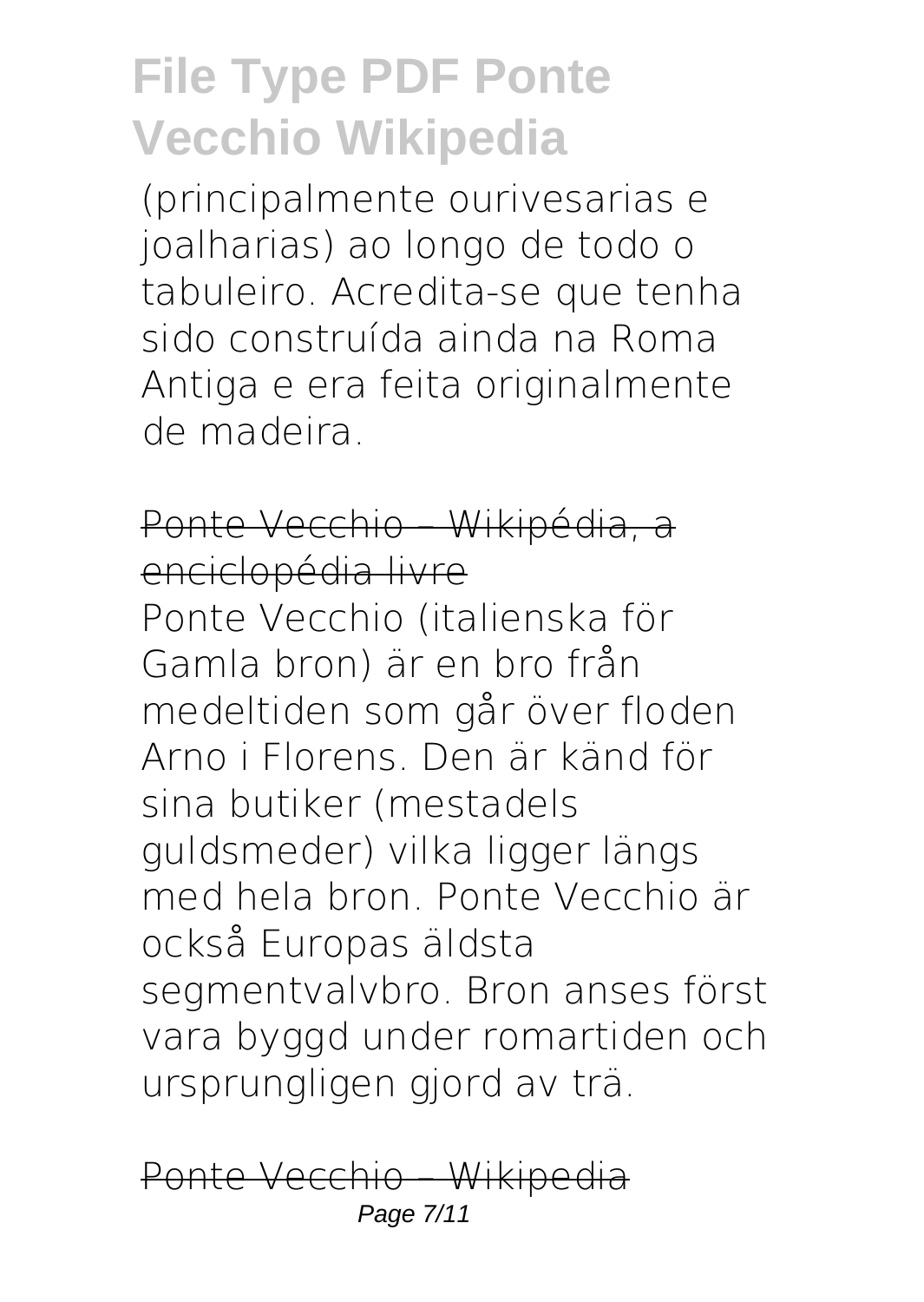Le Ponte Vecchio (vieux pont, en italien) est un pont bâti de Florence, en Italie.Il est à la fois le pont, la rue piétonne, la galerie marchande, le plus ancien (XIVe siècle), le plus célèbre et le plus touristique de la ville, dont il est un des emblèmes.

Ponte Vecchio — Wikipédia Ponte Vecchio Súradnice: 43° 46∏  $04.76$  s.š.,  $11^{\circ}$  15  $11.49$  v.d.

Ponte Vecchio – Wikipédia Il territorio di Ponte Vecchio confina ad est con Magenta, a ovest col confine piemontese, a nord con la frazione magentina di Ponte Nuovo e a sud con Carpenzago, frazione di Robecco sul Naviglio. Magenta è il centro di maggior rilievo più vicino alla Page 8/11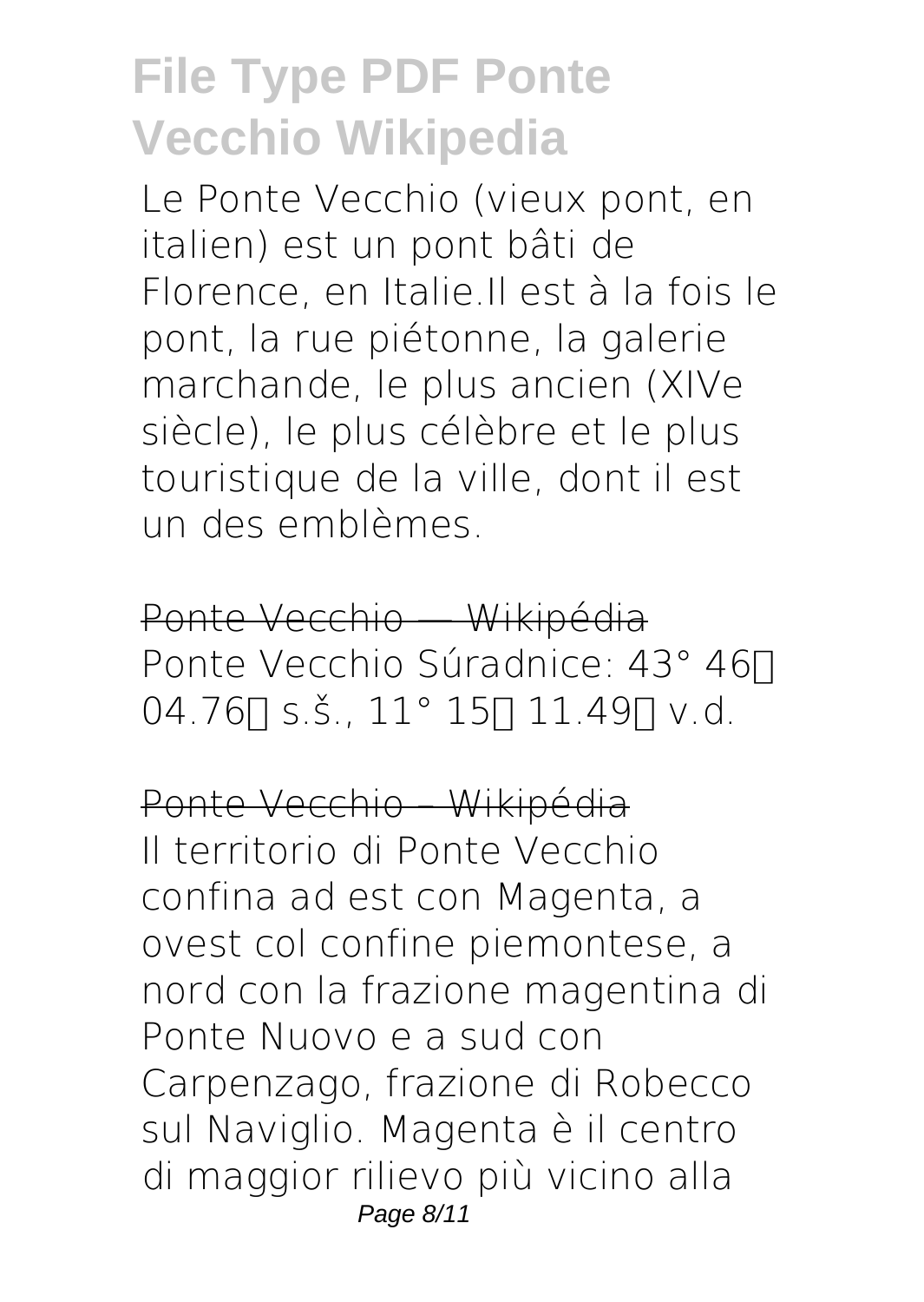frazione.

#### Ponte Vecchio (Magenta) - Wikipedia

Ponte Vecchio Ponte Vecchio on keskiaikainen Arno-joen ylittävä silta Firenzessä Italiassa. Sillan suunnittelivat Neri di Fioravante ja Taddeo Gaddi ja se rakennettiin vuosina 1335 – 1345. Silta on suosittu nähtävyys, koska sillä on molemmin puolin paljon myymälöitä, etenkin kultasepänliikkeitä.

Ponte Vecchio – Wikipedia Ponte Vecchio From Wikimedia Commons, the free media repository English: The Ponte Vecchio, literally Old Bridge, is a famous medieval bridge over the Arno, in Florence, Italy, noted for Page 9/11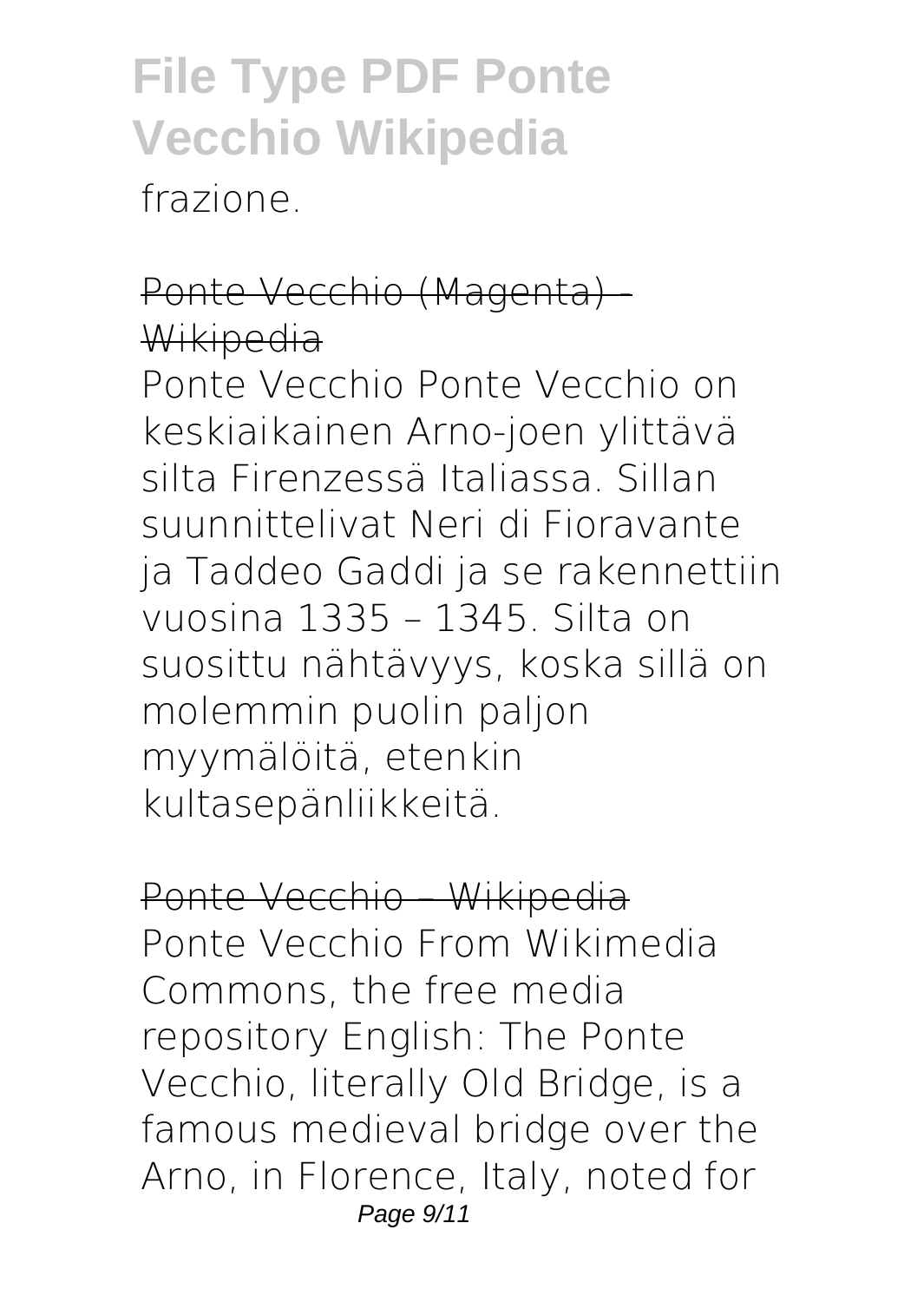having shops, mainly jewelers (formerly butchers prior to the Medici), built along it.

### Ponte Vecchio - Wikimedia Commons

Media in category "Ponte Vecchio" The following 200 files are in this category, out of 273 total. (previous page) - panoramio (3586).jpg 2,816 × 2,112; 2.49 MB. 03 2015 Ponte Vecchio-Arno-Portico-ordine tuscanico, arco a tutto sesto (Firenze) Photo Paolo Villa FOTO9247.JPG 4,928 × 3,264; 7.37 MB. 03 ...

Category:Ponte Vecchio - Wikimedia Commons El Ponte Vecchio (pronunciación: [[pɔnte [vɛkkio]) es un puente medieval sobre el río Arno en Page 10/11